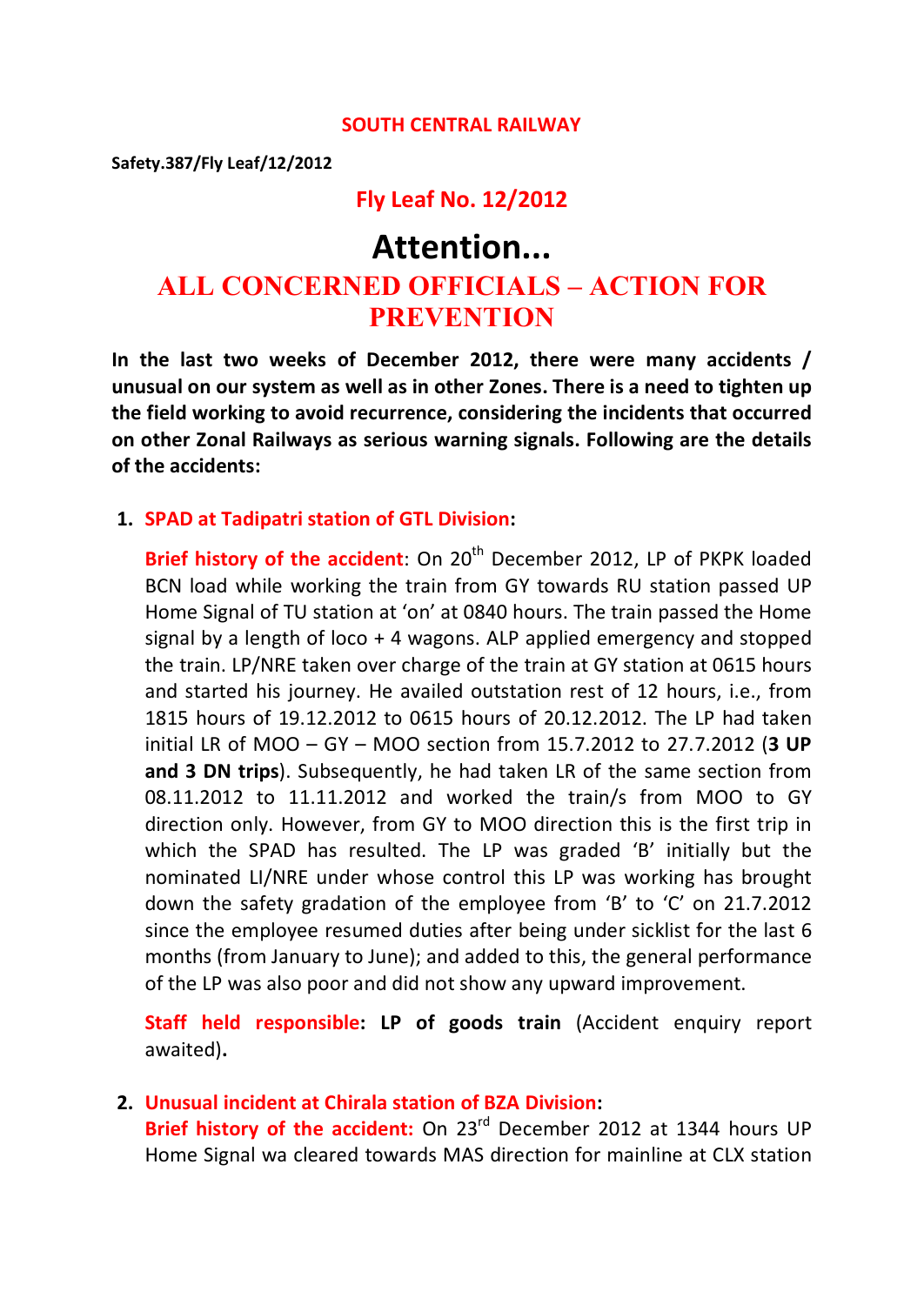for UP BOX' N' Empty Goods bound to KAPT **but the train entered onto loop line at 1349 hours as per the datalogger report.**

**Cause of the incident:** ESM-I/CLX was working on the Point No.19 without issuing S&T Disconnection Notice (T. 351) to the Dy.SS violating the instructions given under Part 'C' of Appendix XIII to G&SR. However since the loop line was vacant a possible collision was avoided. The train was further despatched by Dy.SS/CLX by applying route cancellation for mainline Starter. The LP started his train and stopped at next immediate station, i.e., Vetapalem and gave ' all concerned' message.

**Staff held responsible:** Prima-facie the ESM-I/CLX, JE/Signals/BPP and SSE/Signals/OGL were suspended.

#### **Other matters brought to light:**

- The LP failed to stop and issue a written complaint to Dy.SS/CLX since the train entered onto loopline when the signal was cleared for reception onto mainline.
- · Dy.SS/CLX knew pretty well that he has signalled for mainline and the train entered onto loop line, **but he failed to give 'all-concerned' message. Instead, it appears that he colluded with S&T staff and tried to suppress the facts.**

### **3. Derailment of 17209 Express (SBC-CCT) at BZA station of BZA Division:**

**Brief history of the accident:** On 26<sup>th</sup> December 2012 at about 0230 hours while Train No. 17209 SBC-CCT Express was signalled for reception onto Road No.1 (PF 1) at BZA station of BZA Division, train engine derailed blocking movements towards South direction, i.e., towards GDR.

**Cause of the derailment:** Prima-facie cause is due to the breakage of check rail while passing acute crossing of diamond portion of scissor cross-over.

**Staff held responsible:** JE/P.Way/BZA initially suspended and the enquiry is in progress and enquiry report is awaited.

### **4. Derailment of wagon at BZA marshalling yard of BZA Division:**

**Brief history of the incident:** On 26<sup>th</sup> December 2012 at about 1630 hours while performing shunting, LP of shunting engine (diesel loco with long hood leading) with one wagon (engine pushing) onto Road No.18 in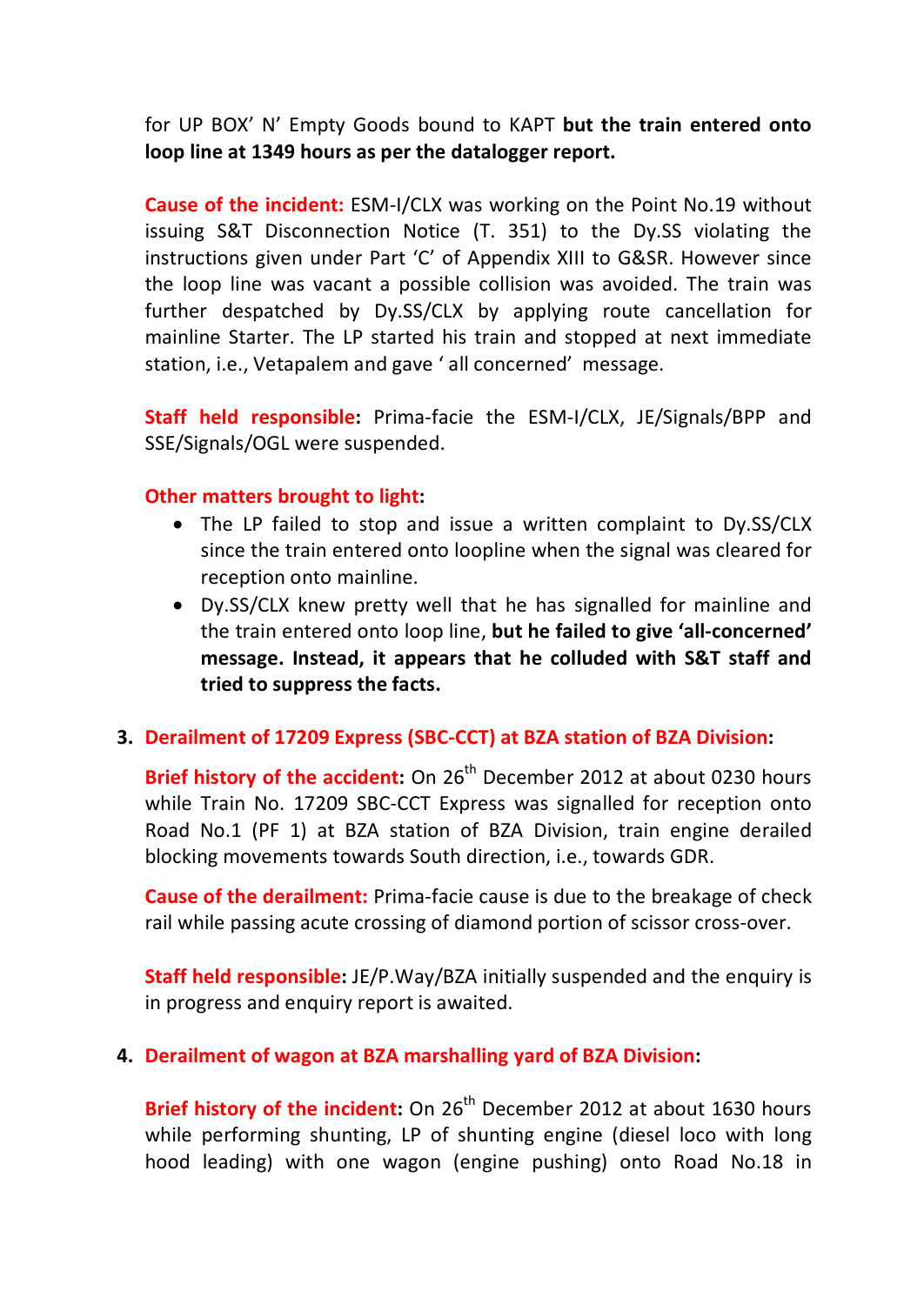marshalling yard/BZA side collided with another wagon which was on Road No.17 in fouling condition.

**Cause of the derailment:** Prima-facie cause is due to the failure of Shunting Master and other shunting staff who did not ensure fouling clearance on Road No. 17 and allowed movement onto Road No. 18.

**Staff held responsible**: Shunting Master and Pointsmen involved in shunting operations.

\*\*\*\*

#### **OTHER RAILWAY CASES**

**1. Collision after initial SPAD at Chabua station of Tinsukia Division in NF Railway:**

**Brief history of the incident:** On 26<sup>th</sup> December 2012 at about 1930 hours, crossing was arranged between Train No. 55908 DN Passenger and UP light engine at Chabua station which is situated on single line, non-electrified, route 'E' section of Tinsukia Division. As per the crossing arrangement at Chabua station, passenger train was planned to be received on to loop line (platform line) and UP light engine onto main line. **But, the LP of light engine passed UP mainline Starter signal at ' on' and collided with incoming Passenger train resulting in derailment of loco, injuries to 10 persons of which 4 are 2 LPs + 2 ALPs.**

**Cause of the accident:** SPAD by the LP of light engine.

### **2. Collision at Bellary station of UBL Division on SW Railway:**

**Brief history of the accident:** On 29<sup>th</sup> December 2012 at about 0905 hours Train No. UP 17003 (HYB – KOP) Express which started from Road No.2 of BAY station collided with DN BOXN Empty Goods train near Intermediate Starter of BAY bye-pass Cabin of Hubli Division/SWR. As a result of this, loco of express train + 4 wagons derailed. However, no injuries are reported.

**Cause of the accident:** LP of 17003 Express passed Intermediate Starter signal at 'on' and collided with the DN Goods train which stopped on byepass line for crew changing. The crew of Goods train and CASM/Bye-pass Cabin failed to ensure fouling clearance when the goods train was stopped for crew changing, a basic rule violation. Coupled with this, Dy.SS/BAY